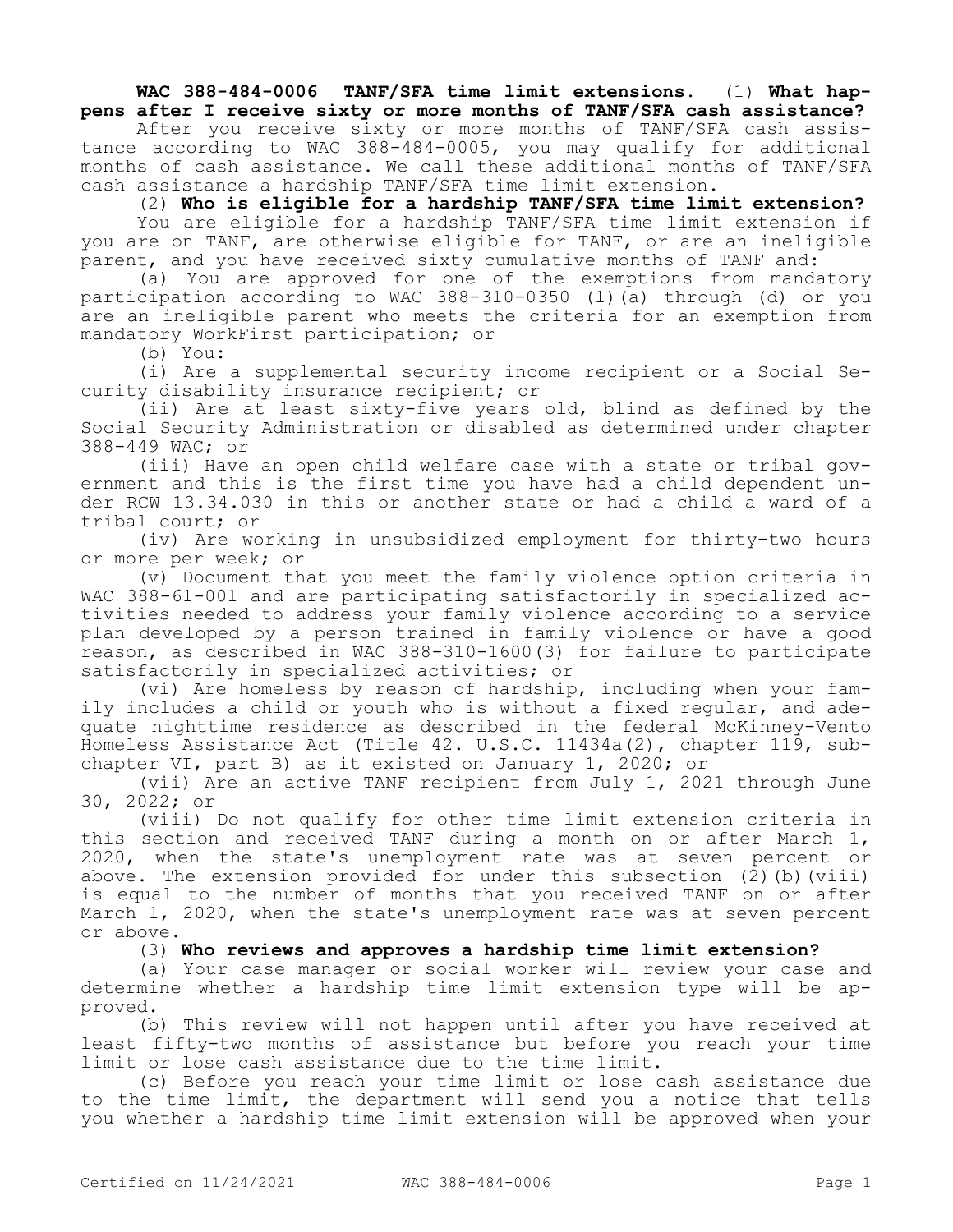time limit expires and how to request an administrative hearing if you disagree with the decision.

(4) **When I have an individual responsibility plan, do my Work-First participation requirements change when I receive a hardship TANF/SFA time limit extension?**

(a) Even if you qualify for a hardship TANF/SFA time limit extension you will still be required to participate as required in your individual responsibility plan (WAC 388-310-0500). You must still meet all of the WorkFirst participation requirements listed in chapter 388-310 WAC while you receive a hardship TANF/SFA time limit extension.

(b) If you do not participate in the WorkFirst activities required by your individual responsibility plan, and you do not have a good reason under WAC 388-310-1600, the department will follow the sanction rules in WAC 388-310-1600.

## (5) **Do my benefits change if I receive a hardship TANF/SFA time limit extension?**

(a) You are still a TANF/SFA recipient or an ineligible parent who is receiving TANF/SFA cash assistance on behalf of your child and your cash assistance, services, or supports will not change as long as you continue to meet all other TANF/SFA eligibility requirements.

(b) During the hardship TANF/SFA time limit extension, you must continue to meet all other TANF/SFA eligibility requirements. If you no longer meet TANF/SFA eligibility criteria during your hardship time limit extension, your benefits will end.

(6) **How long will a hardship TANF/SFA time limit extension last?**

(a) We will review your hardship TANF/SFA time limit extension and your case periodically for changes in family circumstances:

(i) If you are extended under WAC  $388-484-0006$  (2)(a), (b)(i) or (ii) then we will review your extension at least every twelve months;

(ii) If you are extended under WAC  $388-484-0006$  (2)(b)(iii), (iv), (v), or (vi) then we will review your extension at least every six months.

(b) Your hardship TANF/SFA time limit extension may be renewed for as long as you continue to meet the criteria to qualify for a hardship time limit extension.

(c) If during the extension period we get proof that your circumstances have changed, we may review your case and determine if you continue to qualify for a hardship TANF/SFA time limit extension. When you no longer qualify for a hardship TANF/SFA time limit extension we will stop your TANF/SFA cash assistance. You will be notified of your case closing and will be given the opportunity to request an administrative hearing before your benefits will stop.

[Statutory Authority: RCW 74.04.050, 74.04.055, 74.04.057, 74.04.770, 74.08.090, 74.08A.010 and 2021 c 334, 2021 c 239. WSR 21-22-053, § 388-484-0006, filed 10/28/21, effective 11/28/21. Statutory Authority: RCW 74.04.050, 74.04.055, 74.04.057, 74.04.770, 74.08.090, 2020 c 320<br>and C.F.R. 20 \$ 416.2095 through 416.2099. WSR 21-12-077, \$ and C.F.R. 20 § 416.2095 through 416.2099. WSR 21-12-077, § 388-484-0006, filed 5/28/21, effective 7/1/21. Statutory Authority: RCW 41.05.021, 74.04.050, 74.04.055, 74.04.057, 74.08.025, 74.08.090, 74.09.035, 74.09.530, 74.62.030, chapters 74.08A, and 74.12 RCW. WSR 20-05-046, § 388-484-0006, filed 2/13/20, effective 3/15/20. Statutory Authority: RCW 74.04.050, 74.04.055, 74.04.057, 74.08.090, and 74.08A.010. WSR 15-24-056, § 388-484-0006, filed 11/24/15, effective 1/1/16. Statutory Authority: RCW 74.04.050, 74.04.055, 74.04.057, 74.08.090, chapters 74.08A and 74.12 RCW, 2011 1st sp.s. c 42, and